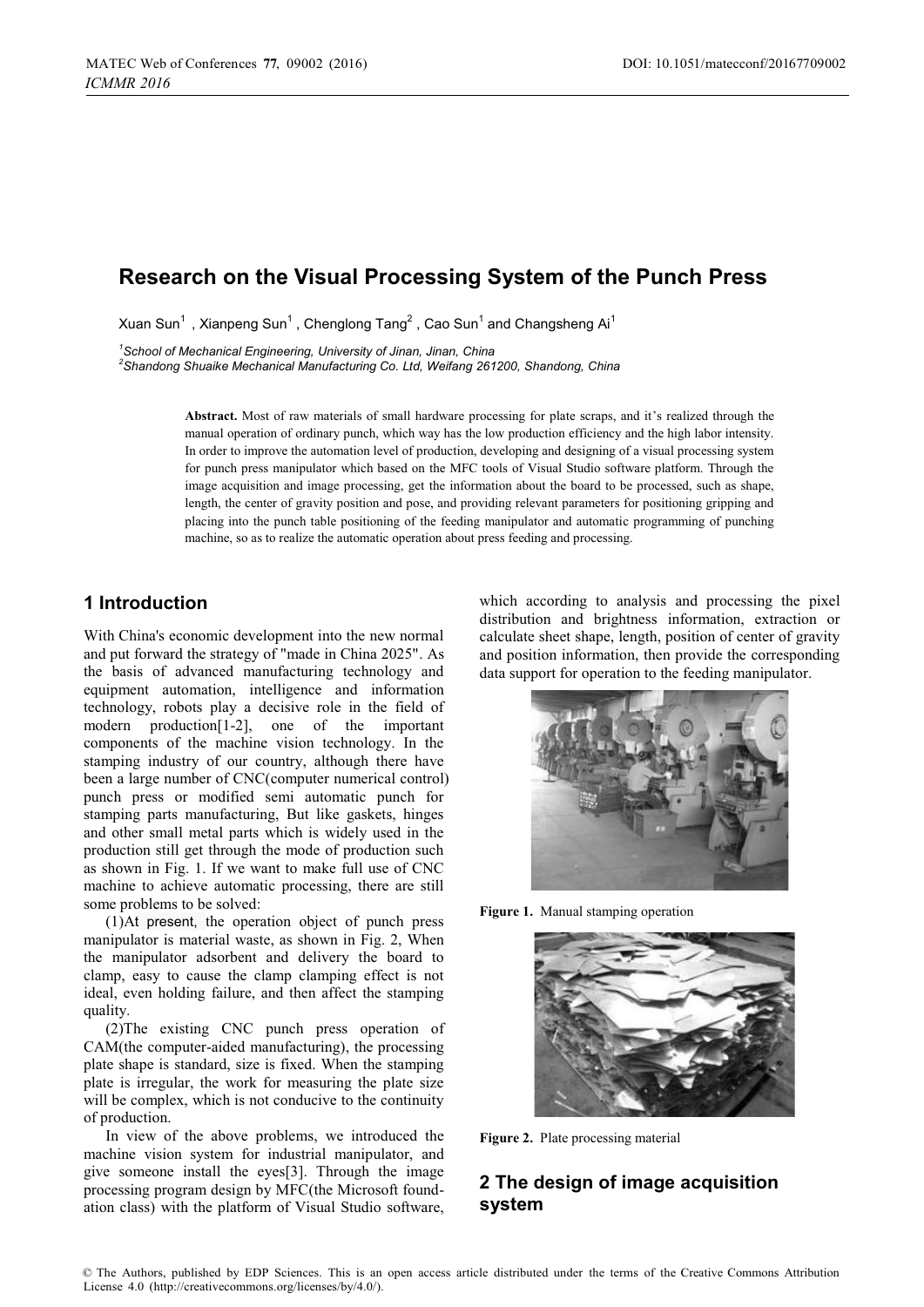#### **2.1 Light source selection**

The source which can be used for image acquisition contains: fluorescent lamp, halogen lamp, gas discharge lamp, light emitting diode (LED) and laser diodes (LD).

During design the lighting of the machine vision, we need to according to the performance characteristics of object (metal plate) which work with the machine vision, from the three aspects into account:

(1)According to the requirements of the performance of the light source itself, need to consider the contrast, brightness, robustness and so on;

(2)According to the requirements of the shape and structure of the light source, need to consider the uniformity of a light source, the light source structure;

(3)According to the light source and the required installation location should be considered by means of the irradiation angle, mounting distance and space layout [4- 5].

According to the actual conditions, determine the way of lighting with surface light source by back-light illumination, and the space design as shown in Fig. 3, the example image is shown in Fig. 4.



Figure 3. The space design of camera and light source



**Figure 4.** Experimental picture

The figure appears flocculent shadow or flecks are all the pollutants on the glass, in spite of this, the image collecting by the back-light illumination have distinct difference between the foreground and background, So the scheme have better anti-interference for the noise, pollution, etc.in the horizon.

#### **2.2 Camera and image acquisition card**

Industrial camera is a core component of machine vision, which will directly affect the the image resolution and quality of the collection. The optical lens of CCD camera like as the eye lens of the human, its role is to target aggregation in the CCD array plane, so the performance

parameters of the chosen lens, will directly determine the camera can "see" image [6].

According to the features of actual conditions, existing experimental equipment and object detection (irregular sheet), Determined by the German Basler acA2500-14gm industrial CCD camera, and which pixel Depth of is12 and the maximum frame rate is 14. The selected lens is Japan Comutar lens, model is M2514- MP2, which focal length is 25mm, and the aperture is F1.4-F16C. In the meantime, the Image acquisition is the selection of Cognex MVS-8504 PCI card.

## **3. Image enhancement and feature extraction**

After completing of shooting the board which is putted in the view of the camera, the need for image processing and analysis, including image enhancement and feature extraction. This is a key precondition of obtaining information of the target of the image.

#### **3.1 Image enhancement**

Due to the object of machine vision is Sheet material leftovers, according to the processing requirements and actual conditions, the image will contain the interference information, which because of the interference of noise, environment of the oil and impurities. Therefore, to remove the noise and weaken the interference information maximum degree by image enhancement, at the same time, ensure the contour of target image be becoming more prominent, in order to carry out post processing work [7].

Median filter is a nonlinear filtering method. It can effectively remove pulse noise interference, and ensure the details clarity of the original image, but someone has some features just like point, line, and spire will loss some relevant characteristics during processing of the image.

The Fig. 4 is the original collected images, Although the median filter can effectively remove the noise and most small spots in the image, and enhance the image edge effect [8], as shown in Fig. 5, could not remove the "burr" on the edge of the image. In order to make the edge clear, it is necessary to sharpen the edge contour by Laplasse.

Laplasse is a kind of method for edge sharpening to enhance the image by using the Laplasse operator, The basic idea is to set up as the Laplasse operator, And after two order partial derivation:

$$
\nabla^2 f = \frac{\partial^2 f}{\partial x^2} + \frac{\partial^2 f}{\partial y^2}
$$
  
=  $f(i+1, j) + f(i-1, j) + f(i, j+1) + f(i, j-1) - 4f(i, j)$  (1)

In image sharpening, we usually use a template such

as 
$$
\begin{bmatrix} -1 & -1 & -1 \\ -1 & 9 & -1 \\ -1 & -1 & -1 \end{bmatrix}
$$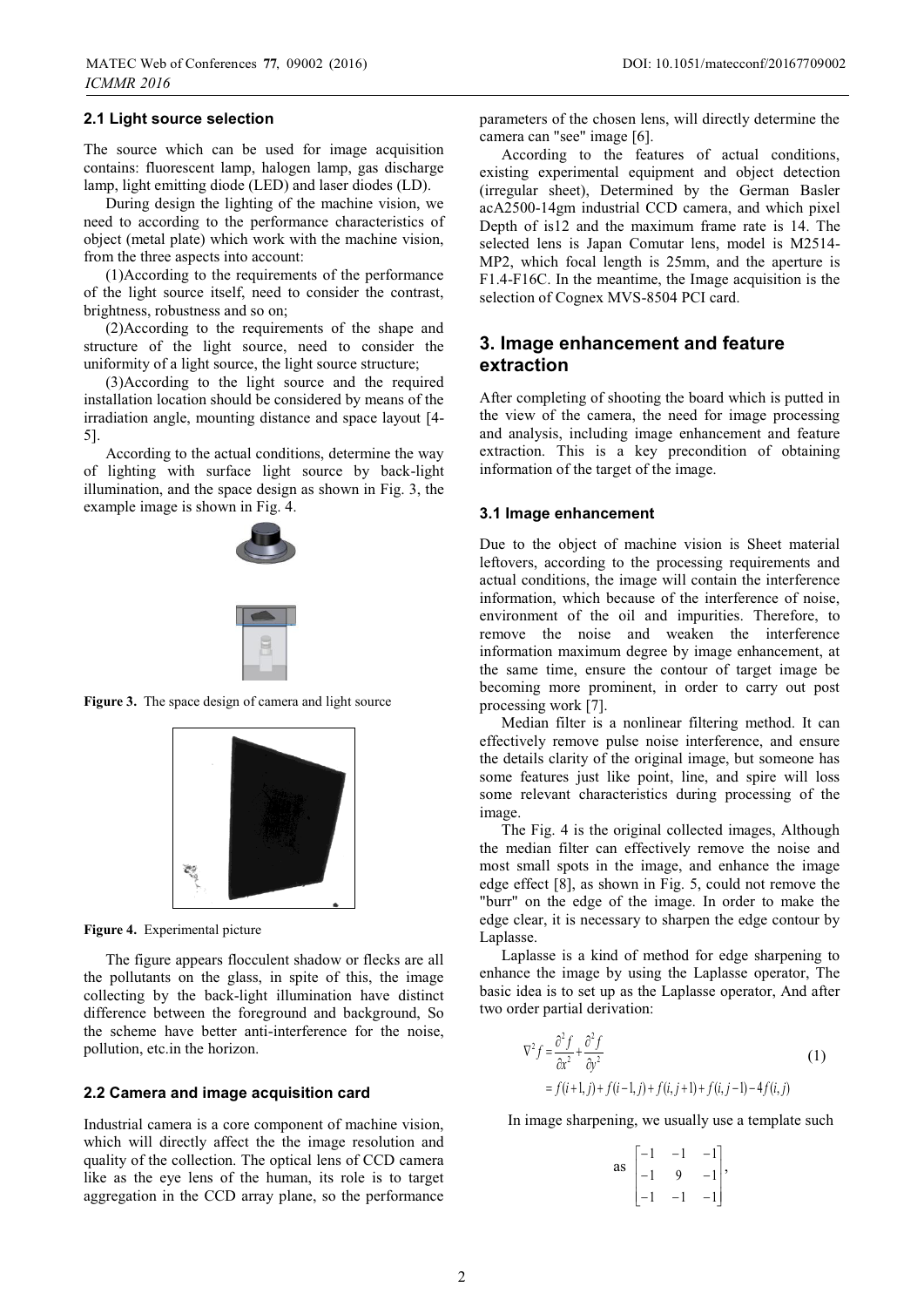The method is get the gradient of the neighborhood in eight directions of the center pixel, and gain the relationship between the center pixel gray and other pixel gray in the neighborhood by summing gradient, and then using the results of the gradient algorithm to adjust the pixel gray image to achieve edge sharpening. The effect of image edge sharpening, as shown in Fig. 6, the red line box in the figure is pointed out that the characteristics of the change point of reference.



**Figure 5.** After median filtering



**Figure 6.** After laplasse sharpen

### **3.2 Image segmentation**

Image segmentation is to separate the image of the target area and the process of extraction, the extracted features can be color, gray and so on, is the key step before image analysis[9].

Through the information of the histogram image determine image gray distribution information, and selecting one or more threshold T, the gray level of the image will be divided into several parts, and thus make the same gray value range of image distinguish with other parts, or make the non target area direct to backgrounding. So this method is especially suitable for the images with different targets and backgrounds.

In order to ensure the image segmentation effect, In order to ensure that the segmentation threshold is not distribution due to the difference of the gray level, the iterative method is used to determine the optimal segmentation threshold, which can get better image segmentation results.

#### **3.3 Edge and Contour extraction**

The edge is a set of connected pixels that make the pixel gray scale produce a step change or a change of the roof. The Edge extraction is the process of extracting the intersection line between the fore-ground and the background in the image by some operators. Contour extraction is a process to obtain the process of sheet metal contour information by extracting the edge of the detected edge. By the previous work of threshold segmentation, the realization of the image of the two value of processing, so that the image only composed of the pixels which gray values only are 0 or 255 (black and white). In this paper, the shadow difference method is used to extract the contour, and the realization method is: gets the pixel value of a point A in the image  $Z_A = 255$ , as shown in Fig. 7, make a judgment for all of the 8 points in the neighborhood of the gray value, if every point  $Z_i$  != 255, then the pixel value  $Z_i$  is set to 0 in the 3  $\times$  3 region, so that the area of whitening; while the pixel value of the 8 points of the neighborhood is not all 255, the point will be set as the boundary point, and the pixel value of the pixel is preserved. In the end, the Fig. 8 will be converted to Fig. 9, and the red line box in the figure points out the main change characteristic reference point.



**Figure 7.** A feature pixel



**Figure 8.** Threshold segmentation



**Figure 9.** Contour extraction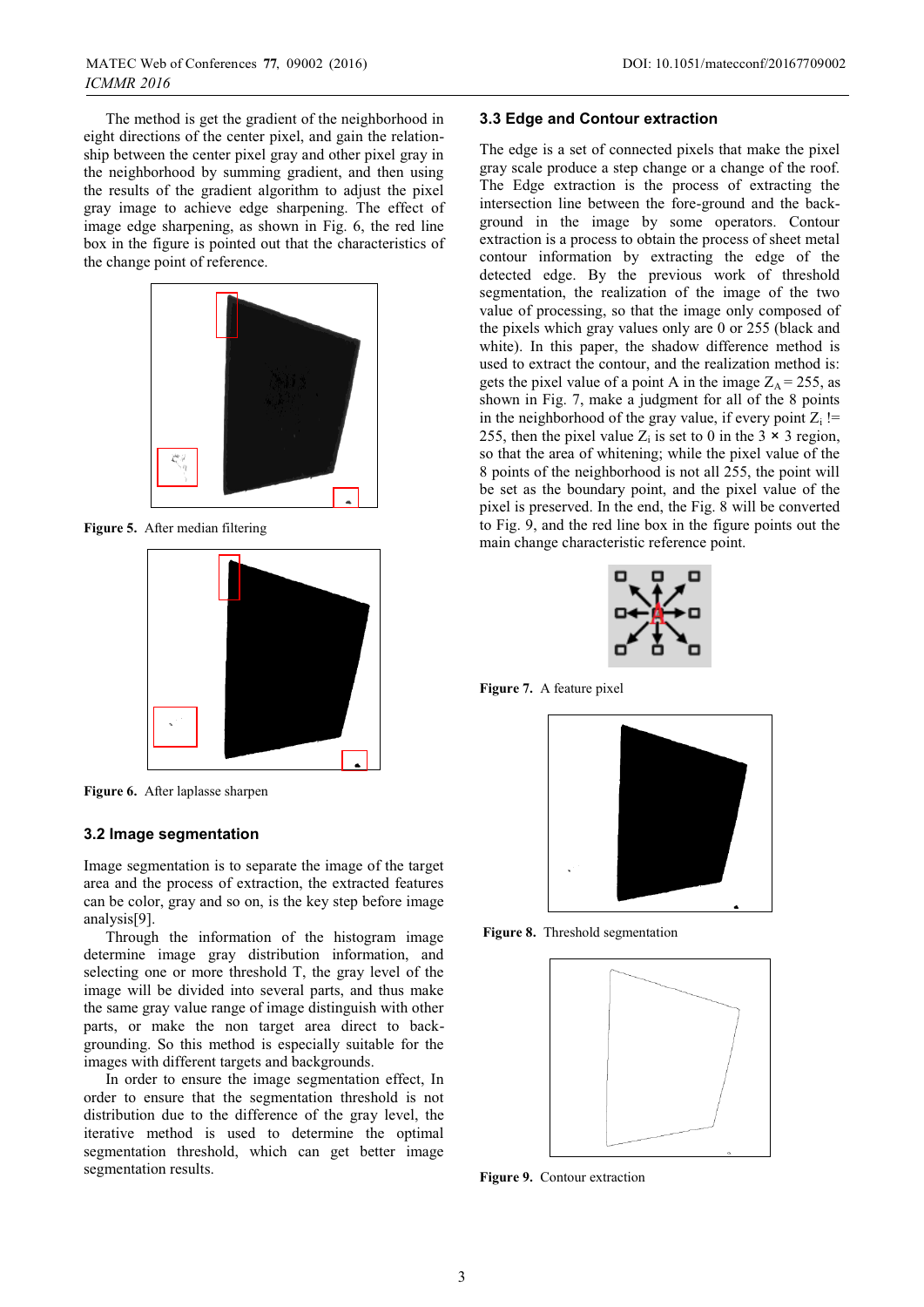### **3.4 Image feature extraction**

Edge and contour extraction is the original description of the segmentation results, which contains the parts that do not need, which needs to determine one or more features from the area or profile [10]. The characteristic of this paper is the best fitting line of the edge of the plate. Currently widely used line detection method mainly has the least square method and Hough transform method. Because the least square method is not easy to have multiple line segments to form a closed contour line extraction, So using the Hough transform method as the selection.

According to the general principle of line detection of Hough transform, there are many lines in the extracted edge contour, that corresponds to a plurality of  $(r,\theta)$ points in space, each line is composed of a large number of consecutive pixels, and reflected in the space that corresponds to the number of sine curve through the point  $(r_i, \theta_i)$ , therefore, through the largest number of sine curve group on the composition  $(x, y)$  space in the best straight line. When a curve in  $(r, \theta)$  space is also a common point, the point will be a intersection of two straight lines in (x, y) space. The specific implementation process of Hough transform to detect straight line is as follows:

(1)Initialize a array in the transform domain  $(r, \theta)$ space and the number in the r direction is the number of pixels in the diagonal direction of the image, The number in the θ direction is defined as 90 (angle from  $0 \sim 180$ , interval is 2 degrees).

(2)Search the map of all black spots, each black spot in the transform domain of the corresponding points on the plus 1;

(3)Find the maximum points in the transform domain and record, in the meantime, cleared all of points near the maximum point;

(4)According to the requirements and finding out multiple maximum points in the image in turn;

(5)Draw the straight line drawn from all the points of the maximum value, and there is the intersection of the two straight lines.

Which added a zero function in the c step, and the realization of the function: after extracting the best approximation linear will be clear of the image contour and make straight contour clear, reduce post size measurement of interference. Fig. 10 is the detection results with traditional Hough transform linear, Fig. 11 is the improved linear extraction effect, as shown below:



**Figure 10.** The effect before Improvement



**Figure 11.** The effect after Improvement

### **4 Dimensional measurement and Display**

Dimensional measurement is one of the most common techniques used in machine vision technology, including the length, angle, aperture, diameter, area and other geometric parameters of the object. In this paper, the extraction of target parameters including plate area, length and angle.

Pixel is the basic unit of image composition, but also as a representation of the size of the image unit. The image resolution is a unit of the number of points on the length and width of the image, and the size is equal to the product of the number of pixels in the length and width direction. So when the camera's resolution is determined, the area of the image is also determined. When the space position of the camera and the tested plate are fixed, there existed the ratio K between the measured plate length L and the number of pixels  $N_{pixel}$  corresponding to the edge in the image, that is  $L=K\cdot N_{pixel}$ . The K value can be obtained by calibrating the calibration board, such as the calibration board to take the length of a fixed point is l, the standard fixed point in the image corresponding to the number of pixels is P, then the ratio coefficient  $K=1/P$ .

In order to obtain pixels number in each side of the image, on the basis of reference to the relevant methods of current corner detection, using Moravec corner detection algorithm related ideas to extract the linear intersection point of each edge. The main ideas are as follows:

(1)Firstly, the gray value of each pixel in the image is retrieved one by one. And set a local window which size is 3x3. If the detected pixel is white, the other 8 points of values within the window are judged, and recorded as the number of white spots;

(2) Judge the number of white spots, if count  $!= 5$ , count cleared, and if count  $= 5$ , put the coordinates value of the point into the corresponding array;

(3)At the same time, clear those adjacent pixels which have meet above conditions. The final extracted corners are marked with a, b, c, d, and the coordinates of each corner point are displayed.

By calculating the distance between the adjacent nodes, the length of each edge is calculated. In order to be advantageous to output the dimension parameter